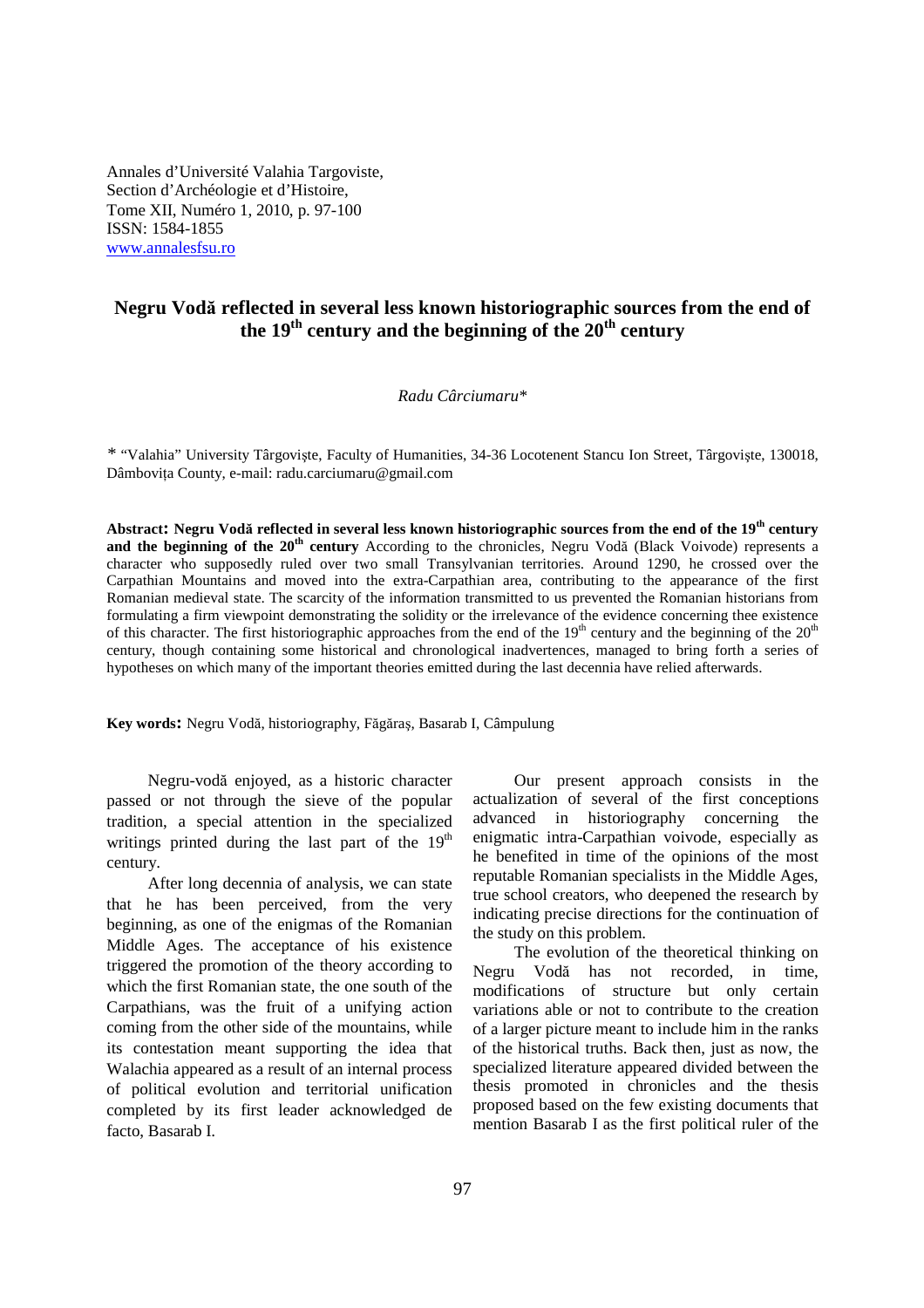territories between the Southern Carpathians and the Danube, indicating nothing at all about any voivode having come from Transylvania.

According to the legendary tradition, Negru Vodă is presented as the voivode of Amlaş and Făgăraş, small intra-Carpathian territories, from where he came down, in 1290, to the water of Dâmbovita River, founding the town of Câmpulung. From here, he set out to Argeş, a place that was to become the first princely capital. Later on, his possessions will include as well the area up to the Danube by submitting the Basarab family, situated beyond Olt River\*.

The first significant historiographic approaches, though they started from the analysis of the information provided by the Walachian chronicles ("letopiseţele muntene"), did not try to research a larger historical context, the diverse connections between facts and apparently disparate events, which could provide as well explanations concerning the action of Negru Vodă.

During the last decennia of the  $19<sup>th</sup>$  century, Bogdan Petriceicu Haşdeu supported the idea according to which the chroniclers refused to notice that Negru Vodă was but an idealization of the name of Basarab, bringing into focus the comparison with the black Tartars and the Black Cumania. For this very reason, in Oltenia this character is known by the name of Basarab, while in areas such as Muscel or Făgăraş he received the name of Negru Vodă (Bogdan Petriceicu Haşdeu, 1875).

In this way, it can be said that he was given different names according to the places that he unified under his scepter and for this reason the entire story built around Negru Vodă relies only on the ignorant dogmas of certain obscure monks and chancellors (Bogdan Petriceicu Haşdeu, 1875)

The direction suggested seemed to solve for the moment this thorny problem. Negru-Vodă was no other but Basarab I, this being the reason that led to the appearance of a folkloric tradition transmitted in a distorted form from one generation to the next.

Inscribing his position within the same coordinates, C. Kogălniceanu promoted similar ideas in a work appeared during the first years of the  $20<sup>th</sup>$  century, enriching the information with new elements of legend and toponymy. In his opinion, the entire confusion between Negru Vodă and Basarab relied on the tradition that the wives of these two people had identical names, Margareta, being both catholic (C. Kogălniceanu, 1908).

Equally, for this author, the tradition kept in the catholic monastery from Câmpulung (Cloaşterul) is doubtless: Basarab is Negru Vodă, a fact that prompts him to reaffirm an older opinion, already stated, namely that for Oltenia this character is not Negru Vodă but Basarab.

In the vision of the people on the left side of Olt River, Basarab being someone strange and impressive for them, they gave him the nickname Negru Vodă. Yet, Basarab was certainly his name of baptism, a very largely spread name in those times also in neighboring territories such as Ţara Hategului

(C. Kogălniceanu, 1908).

Atanasie M. Marienescu wrote during about the same period, a study in which he tried to cover the entire epoch of Negru Vodă, repeatedly highlighting the idea that a people's tradition and legends represent his very history. The people cannot lie, only the chroniclers can do so when they do not have historical data and try to introduce all kind of "fantastic combinations" (Atanasie M. Marienescu, 1909).

The author accepts the existence of Negru Vodă and proposes three dates for his passage over the Carpathians (1215, 1241, 1290) bringing in support of each of these dates different historical sources. Following the analysis carried out, the biggest credibility is given to the year 1215, when Negru Vodă left the voivodate of Făgăraş and came over to the Transalpine Walachia through the pass of Bran. This was one of the first hypotheses that saw the passage of Negru Vodă on the other side of the mountains in the context of the settlement of the Teutonic knights in Ţara Bârsei following the order of the Hungarian royal house (Atanasie M. Marienescu, 1909).

One of the oldest studies dedicated exclusively to the character Negru Vodă belongs to I. C. Filitti, who started his analysis with an ample presentation of the general background of the  $13<sup>th</sup>$ century.

The author considers that the Hungarian kingdom penetrated in the territory on the right side of Olt even since 1233 when king Bela IV gave count Conrad the area of Ţara Loviştei, situated between the Carpathians, Olt and Lotru (I. C.

### *Tome XII, Numéro 1* 98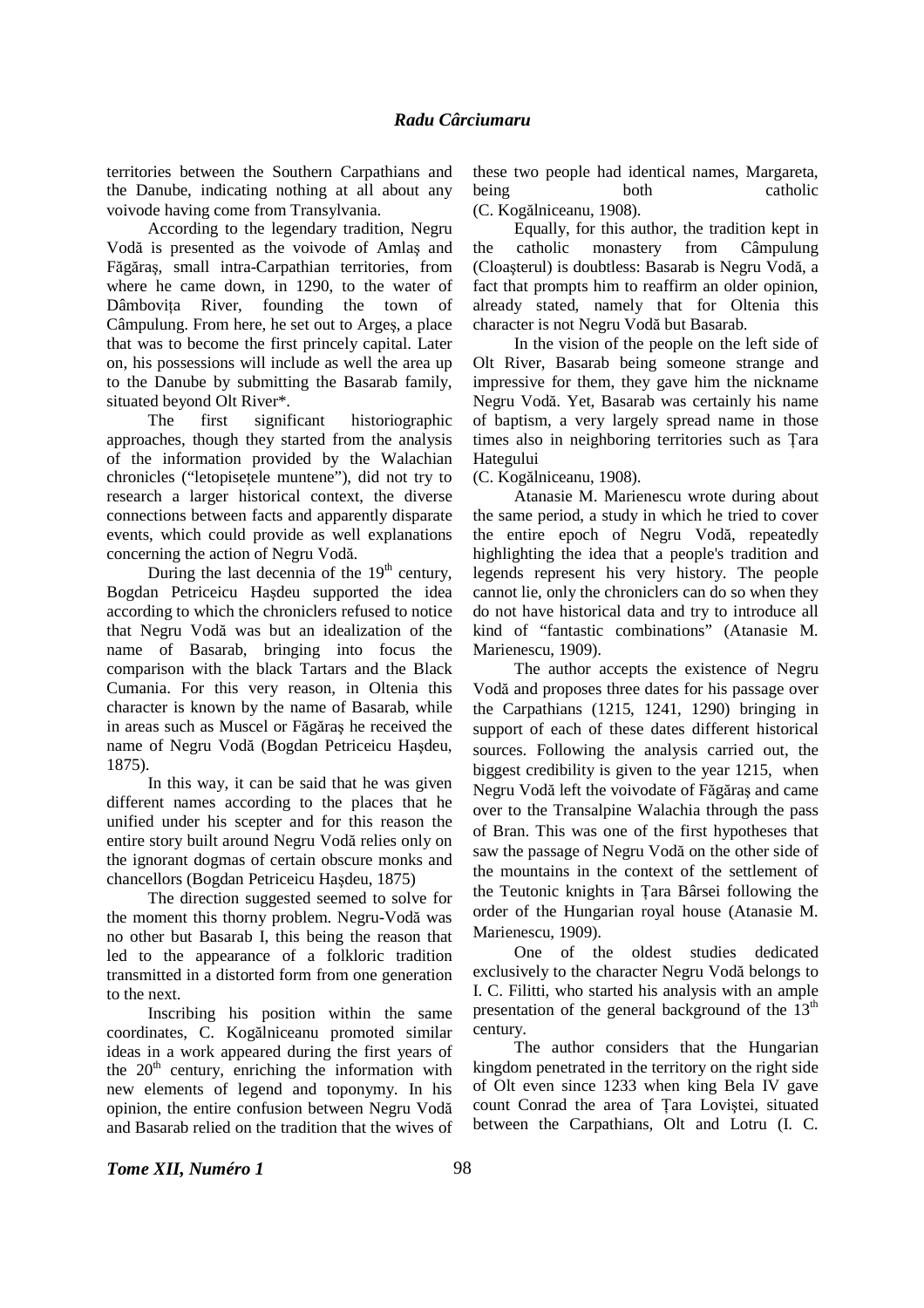## *Negru Vodă reflected in several less known historiographic sources from the end of the 19th century and the beginning of the 20th century*

Filitti, 1924). Starting from this document\*\* is advanced the idea that the Hungarian domination will gradually include all the Walachian area, having as center the town of Câmpulung, where by the year 1300 was buried the last Hungarian count. The falsity of these hypotheses will be demonstrated throughout the  $20<sup>th</sup>$  century in different studies and works on which we are not going to insist in the present paper.

I. C. Filitti considered that the establishment of the power of the Basarab family over Câmpulung should be understood in connection with the fortification of Făgăraş by the Hungarians by 1300. With it, the Hungarian rule was extended on two more fortified cities as well, namely Cetățeni and Rucăr, the last being built during the respective times with the purpose of blocking the eventual expansion of the Hungarian kingdom.

In conclusion, during Basarab I, "Ţara Neagră" (the Black Country) was freed, namely the present-day counties Dâmbovita, Prahova, Buzău and the Southern Wallachia up to the Danube, which were conquered from the Black Tartars (I. C. Filitti, 1924).

That is why we should see in Basarab the only unifier and deliverer, and in the pretended Negru Vodă just a creation of the  $17<sup>th</sup>$  century, invented by the voivode Matei Basarab on the occasion of the restoration of the princely church from Câmpulung.

The document emitted by Matei Basarab\*\*\*, based on the chronicle kept from Negru Voievod, is considered to be a fake by the author of the respective paper. The fact that it had been kept only as a copy in the register of the monastery from Câmpulung demonstrates that the priests showed to Matei Basarab only an act from the time of the second voivode of the Basarab dynasty, Nicolae-Alexandru. The terms "the grandson of the late Negru voivode" ("nepotul răposatului Negru voievod") is perceived in this way as a simple addition made by the priests (I. C. Filitti, 1924).

For this very reason the author of this study finds it at least mysterious that in another charter given by Matei Basarab, on December 6, 1636, the act from Negru Vodă, does not appear mentioned anymore, though the entire context required it (I. C. Filitti, 1924).

Shortly after that, two works dedicated to Negru Vodă came somehow in reply to the study mentioned above. D. Stănescu admitted the existence of this voivode, yet working strictly on the information included in the Chronicle of Cantacuzino ("Letopiseţul Cantacuzinesc"), and gave him the main merit for the appearance of the Walachian state (D. Stănescu, 1925).

 In exchange, Nicolae Argeş brought into the historians' focus a different argumentation compared to the one that had been advanced previously in the specialized literature. From among the main ideas, we will remind the one that the name of the father of the first Walachian voivode, namely Tihomir, has been kept in toponymy by the village Tihomiri from Mehedinti County, and the supposition that he became head of the Walachian voivodate only in 1290 ( Nicolae Argeş, 1925).

This is maybe the strongest argument for which in the above-quoted study, Tihomir is identified as Negru Vodă, neglecting the written evidence that does not designate Tihomir not even with the title of voivode.

The association between Tihomir and Negru Vodă will gain more and more adepts. Beginning with the last two decennia of the  $20<sup>th</sup>$  century will develop the idea of the Cuman and even Petcheneg origin of Tihomir (Thocomer according to documents) and of his son Basarab I.

Another hypothesis repeated recently in the Romanian historiography was the taking over of the estates Făgăraş and Sâmbăta, in 1292, by the former Transylvanian voivode, Ugrinus, held according to the tradition by Negru Vodă. The loss of the intra-Carpathian territories imposed therefore the moving out of the legendary voivode in Muntenia and the creation of Walachia.

Octavian Popa published between the Two World Wars in Brasov a paper dedicated to the Transylvanian voivode, where he mentioned that Ugrinus never controlled any estate in the land of Făgăraş. He acquired these lands only based on certain false documents and being favored by the new sovereign of Hungary, Andrew III (Octavian Popa, 1935).

The Hungarian king will arrive in Transylvania in front of a considerable army and having Ugrinus by his side, who should be seen as one of the most important royal favorites. This is the opinion of the author, according to which Ugrinus acquired without efforts the respective estates. They had not been ruled by Negru Vodă